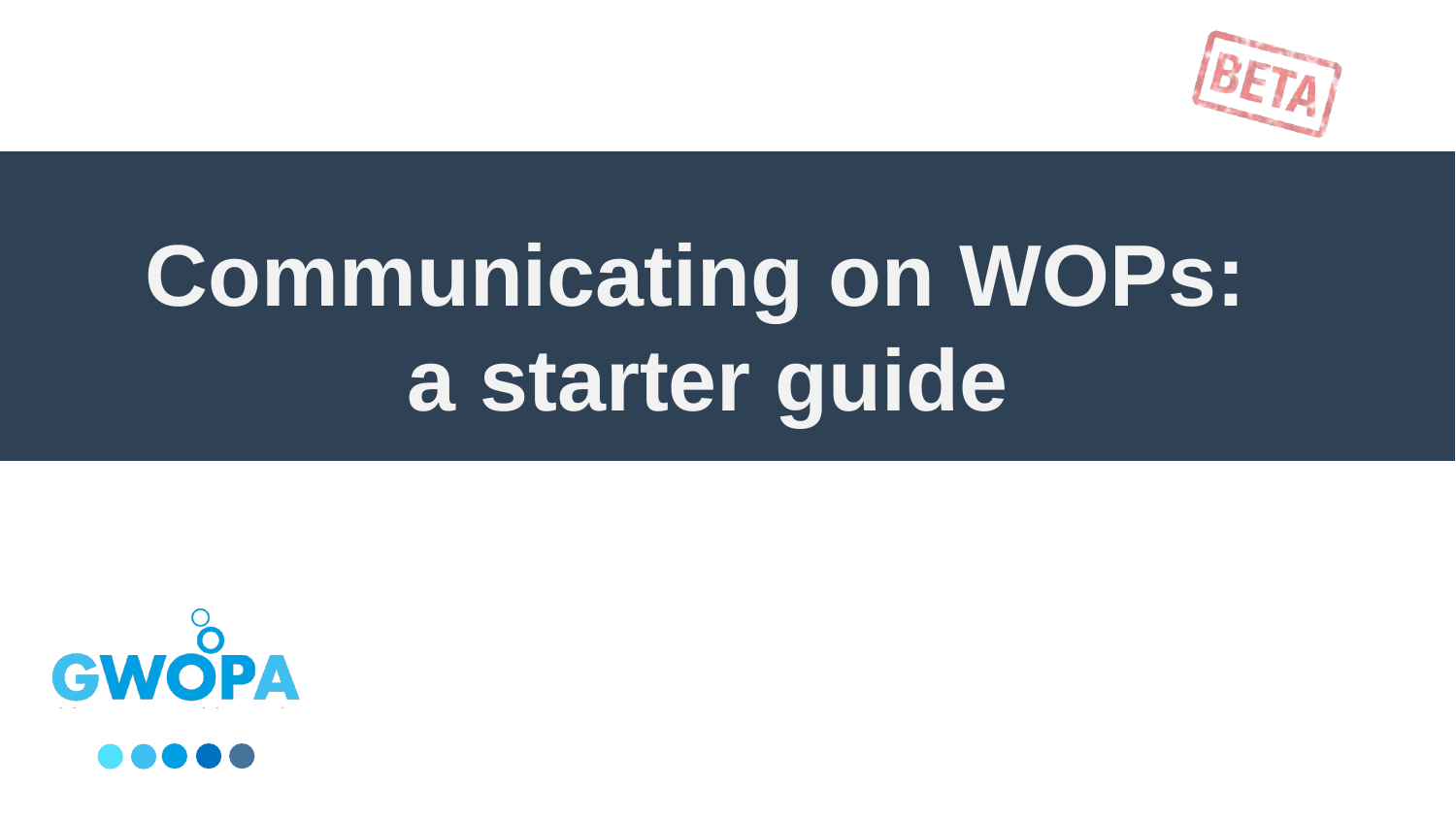## **This guide will help you…** 00000





**Start** 



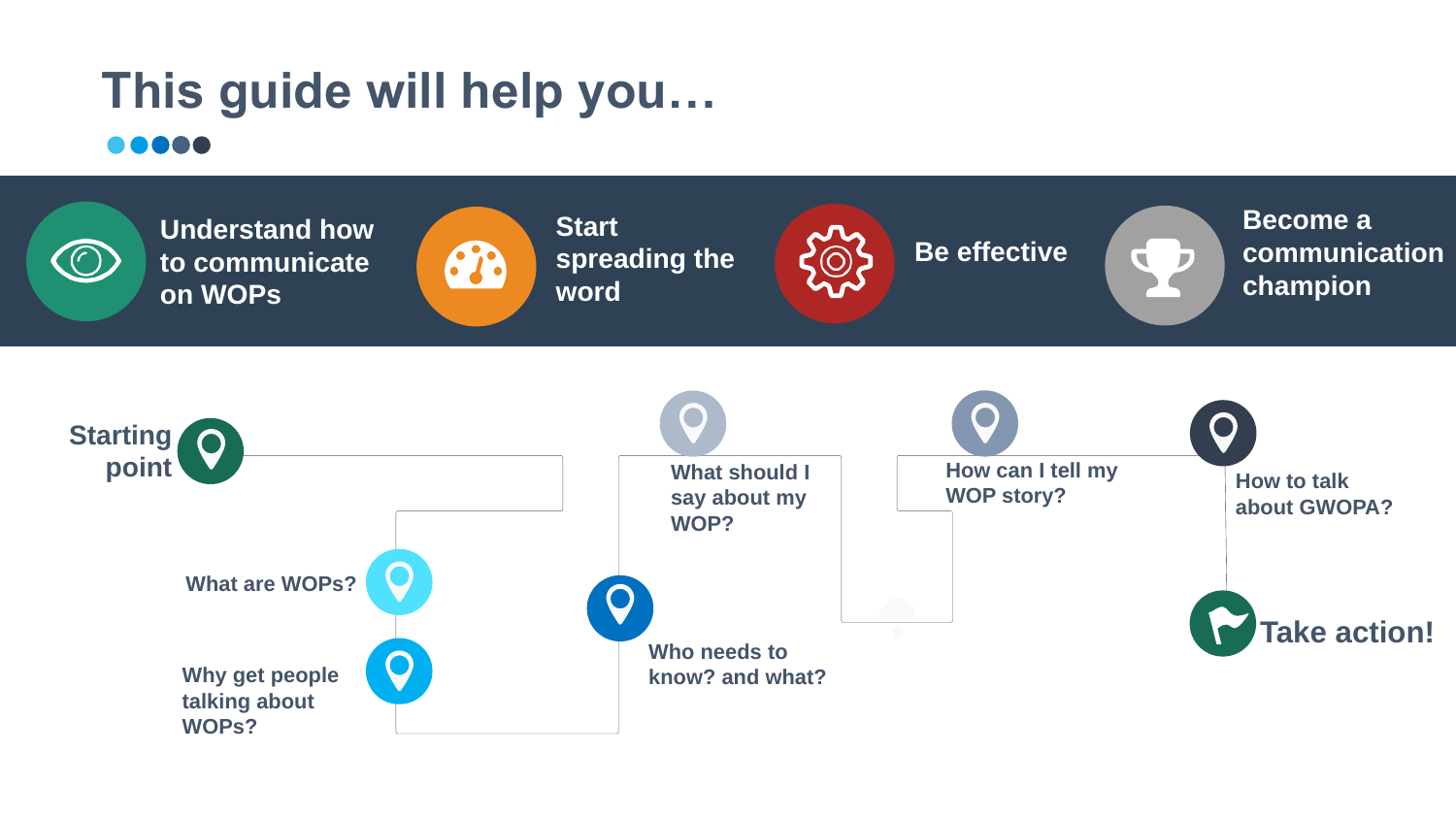# **What are WOPs?** 00000

## Water Operators' **Partnerships**

WOPs are when two or more water operators come together to share expertise and learn from each other.

#### How they work

WOPs help water operators do their job better by partnering well-performing utilities with those that need support.

WOPs are peer support partnerships in which the recipient, or 'mentee', learns directly from their counterpart(s), the mentor.

WOPs connect staff from operators on all levels (technical and managerial) so they can learn in a practical, adapted and effective way!

Through structured partnerships, new skills, knowledge and practices are transferred directly from one operator to another.

WOPs focus on building the resident capacity of water operator staff to face challenges, rather fixing the problem for them. This approach means that staff are better prepared for future challenges.

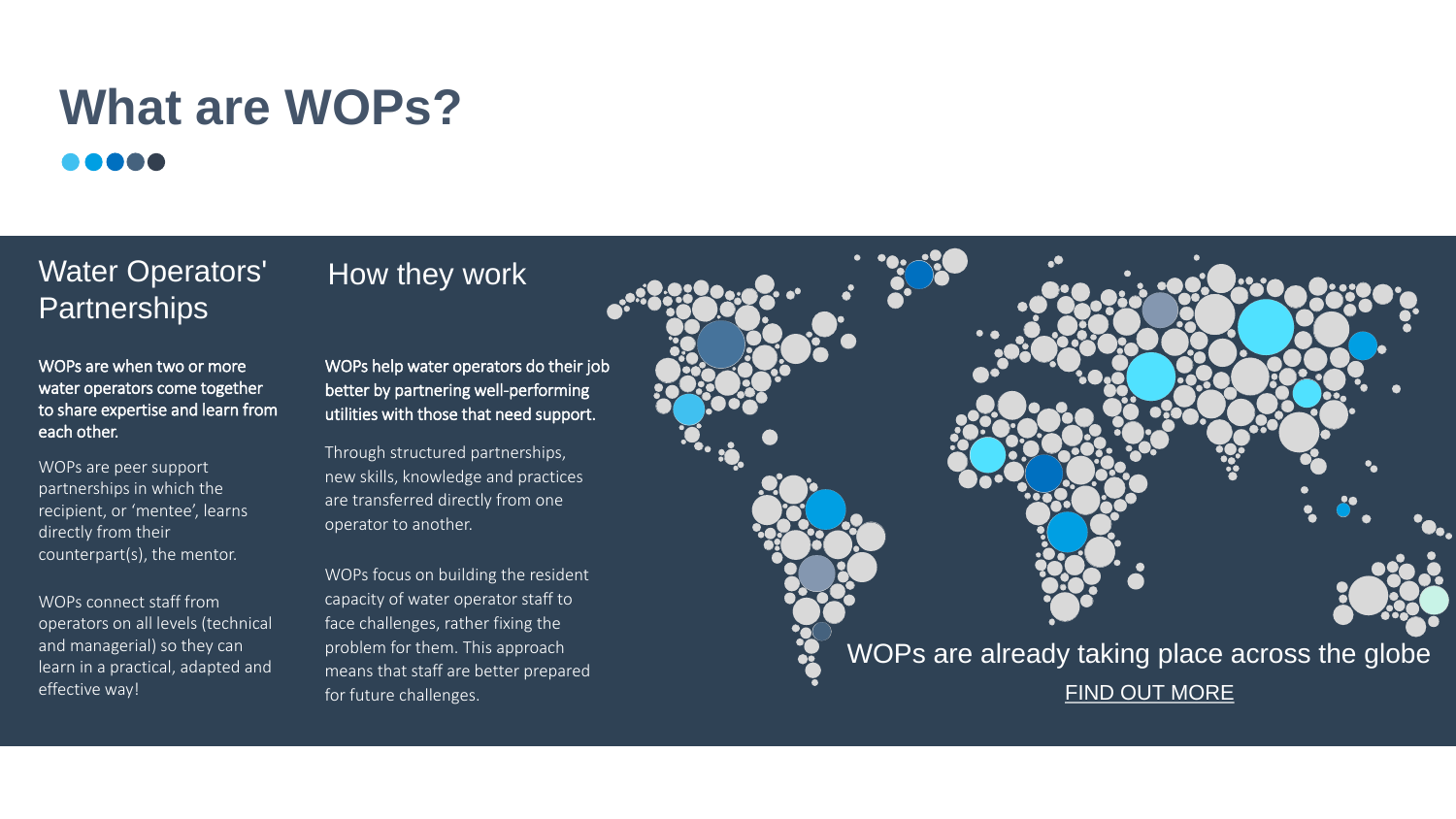# **Why get people talking about WOPs?**

The more people know and talk about WOPs, the more likely they are to support them and get involved!

More WOPs means more operators performing better, and providing more sustainable services to all of us.

Your communication will help push more people up the ladder to take or support action.

Support is also needed from a other people and organizations who create the right political, financial or social context for effective WOPs so we need to get them talking too.

#### **Champion actions:**

- **Download the [What are WOPs?](https://issuu.com/gwopa/docs/wop_brochure_single_pages) brochure and share it with your colleagues**
- **Share one of [GWOPA's videos](https://www.youtube.com/user/GWOPAChannel) on social media**





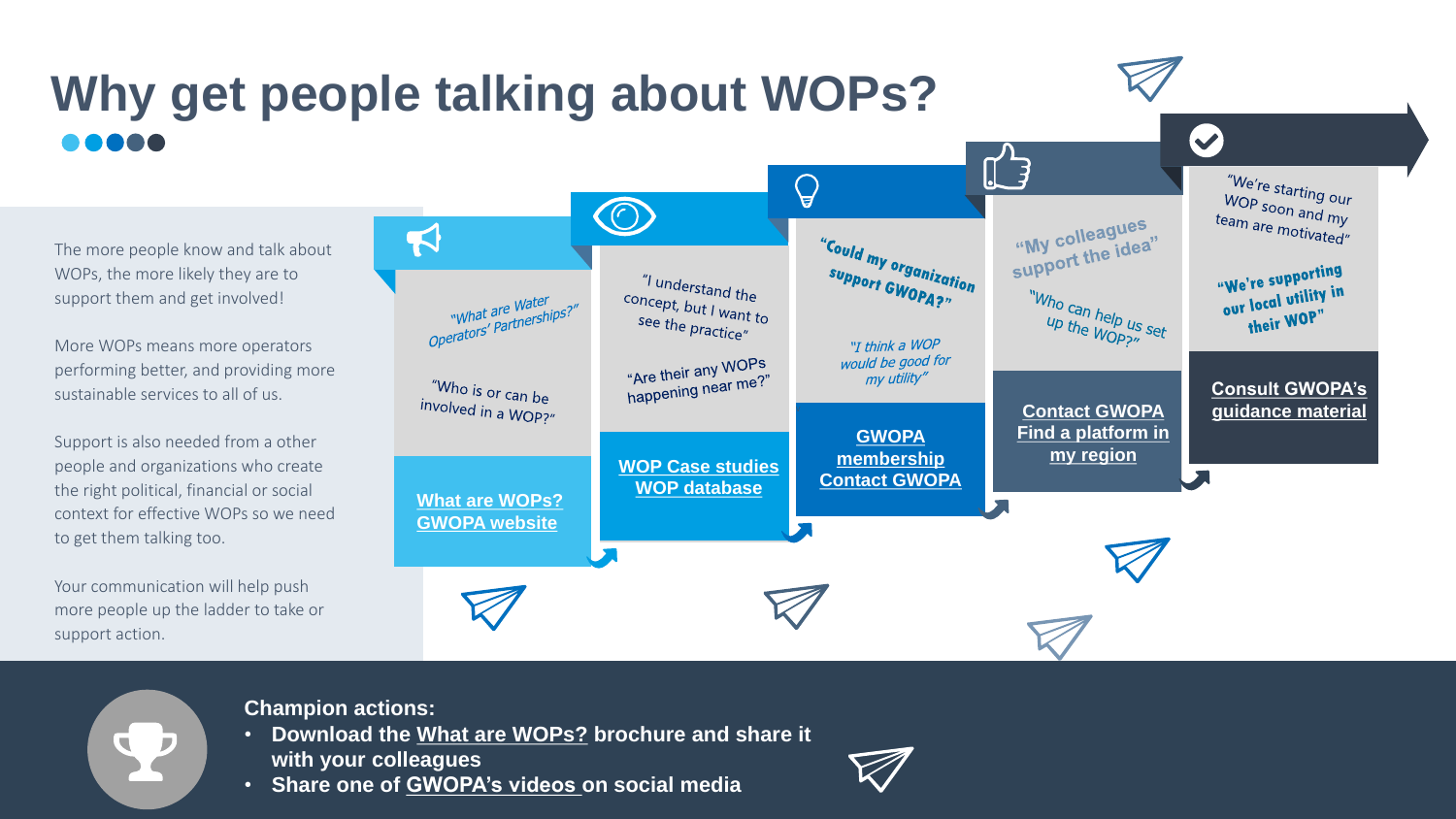#### **Other stakeholders**

Labor unions, WASH organizations, development actors, academia and other stakeholder can all be involved or support WOPs.



#### **Governments**

If a WOP is right for them How to get involved

> Governments create the right environment for WOPs. They need to know: How WOPs increase performance and sustainability How supporting WOPs can be good for their towns and cities

#### **Water Operators**

Water and Sanitation operators are the beneficiaries of WOPs. They need to know:

# **Who needs to know? and what?** 00000

What WOPs are

#### **Donors**

Donors and financiers can support WOPs. They need to know: What WOPs are How WOPs support development How to get involved

#### **General Public**

The general public should be aware and engaged if their operator is involved in a WOP. This can be a source of pride and inspiration for the community.



## WOPs audiences

Water operators are the main target audience of WOPs so it's vital that they understand how WOPs work, how they can get involved and where to find out more.

Raising awareness among other stakeholder groups is also important as they create the best environment for WOPs to take place.

Most of us rely on the services of water operators for clean water so if WOPs can help them improve those services, we should all be interested!

> **Champion action: Find out who provides your water and send them a link to [GWOPA's website](http://www.gwopa.org/).**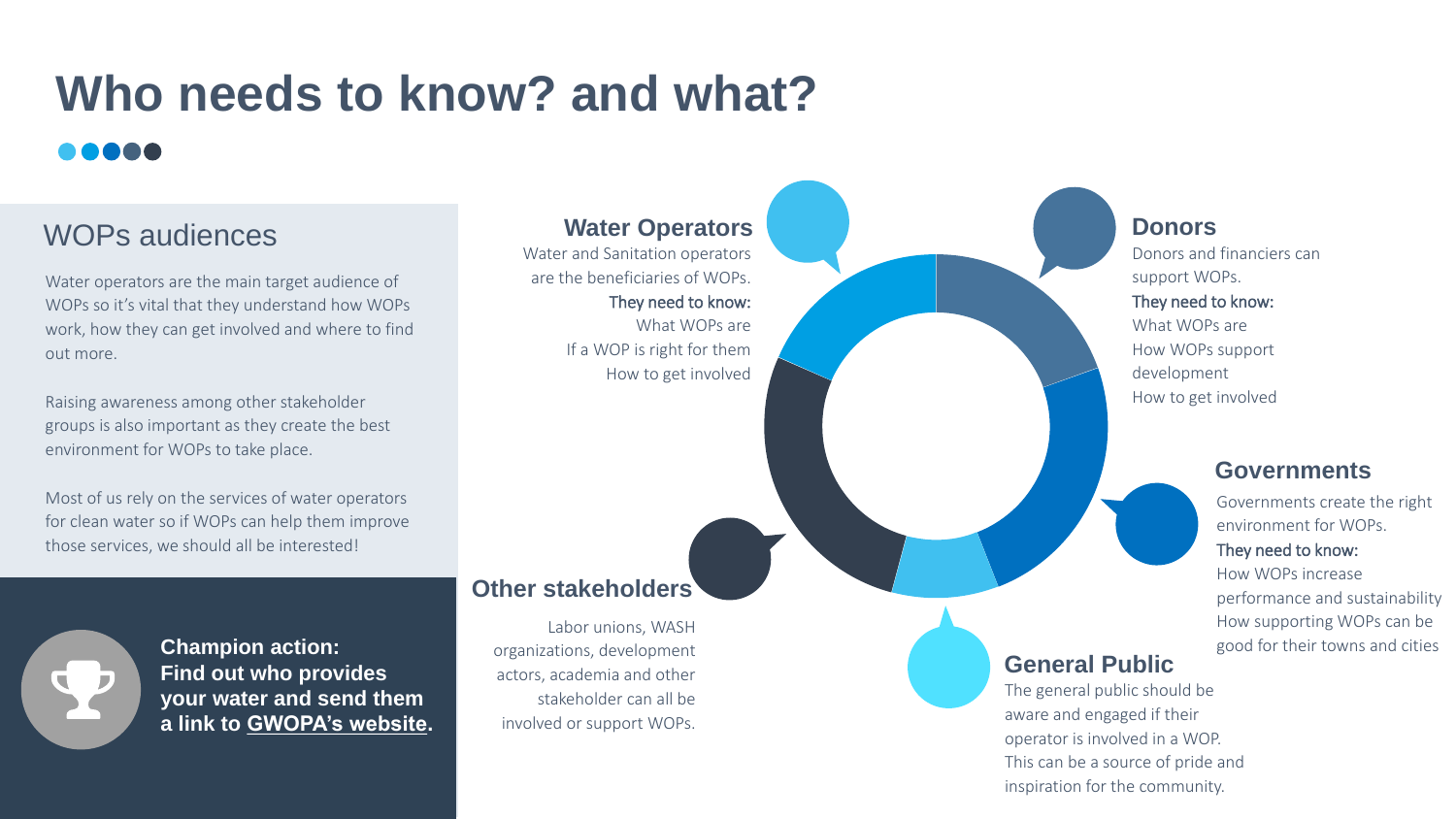## **What should I say about WOPs?** 00000

**The majority of water and sanitation services worldwide are provided by water operators**

**663m** people lack

improved drinking water sources. **Supporting** operators can help



#### **Champion action:**

**Choose which of these messages is most relevant, and use it as a starting point for discussions about the potential of a WOP for your organization**

## **Skills matter**

In the water sector, staff skills matter! Efforts to increase access or improve utility performance can fail when staff don't have the right skills to adapt new practices or technology. WOPs can develop these skills to accompany change.

### **Cost effective**

When you present WOPs to new audiences, they often ask questions about the costs, results and limitations. Here are some answers you can use and adapt. More information is available on GWOPA's website and you can contact us for support.

> WOPs are not-for-profit meaning the knowledge shared between operator staff is free. Expenses are generally limited to logistics (travel for exchanges). As a result of WOPs, many operators save money in the long-term by becoming more efficient.

## **Catalyst**

Watch our [video o](https://www.youtube.com/watch?v=k72pzWdDFqQ)n WOPs in Africa that resulted in performance improvement plans



Operators face numerous challenges, from water scarcity, climate change, rapid urbanizations, deteriorating infrastructure to a lack of finance, WOPs have been shown to be a catalyst for wider change to face these challenges.

## **Results**

WOPs have proven to increase managerial, operational and technical efficiency. Increased efficiency results in financial savings, improved services (especially to the poor), innovation, and increased staff satisfaction.

#### Find out how WOPs improved job satisfaction in our [video interviews](https://www.youtube.com/watch?v=6Fuw1tenxFs)

GWOPA's case studies [and factsheets](http://gwopa.org/en/gwopa-news/1826) show the benefits of past and ongoing WOPs

Listen to our podcast on a WOP in Fiji that resulted in big savings for the operator. (coming soon)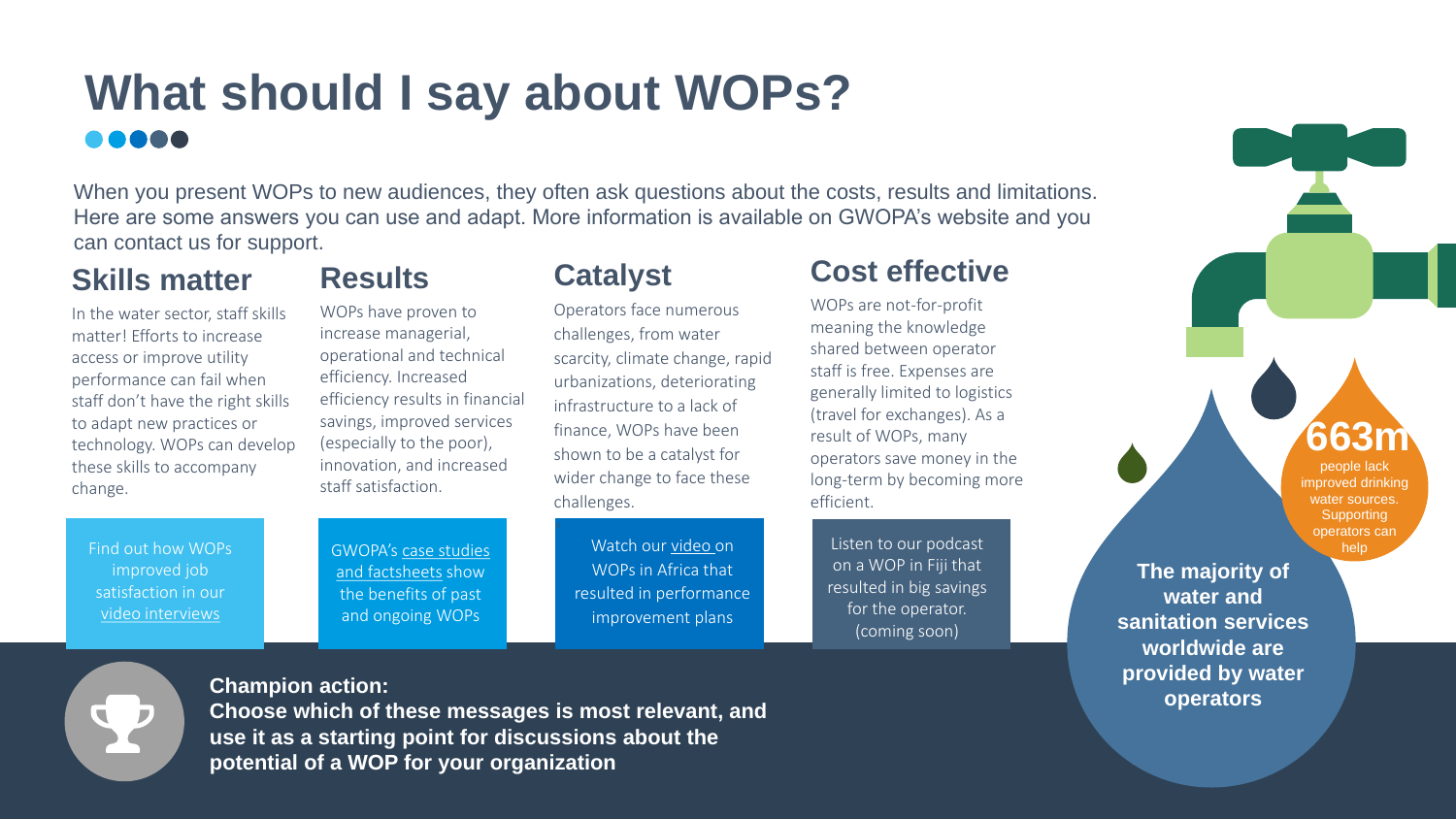# **How can I tell my WOP story?** 10000

- 1. Take a picture that shows collaboration
- @gwopa")
- 3. Send us a copy: info@gwopa.org



## Show the change

If you've been involved in a WOP, let people know what you are doing. Inform about what you and your utility do everyday to ensure clean and safe services, and show how the WOP has changed your daily work.

- Show the change that has happened by highlighting results
- Don't skip the challenges you faced, it's important to share them too
- Mention those that supported the WOP
- Be creative!



#### TIPs

- 1. Tell your colleagues at the next staff meetir annual general meeting
- can provide you with templates)
- 3. Contact us about organizing an interview: info@gwopa.org

**Share a picture from you WOP on your social media channels. Tag GWOPA, we'll like it back!** 



#### **Picture it**

#### **Write about it**

### **Talk about it**



- 
- and share it on social media
- 3. Contact us about organizing an interview:
- 4. Contact the local press to cover the story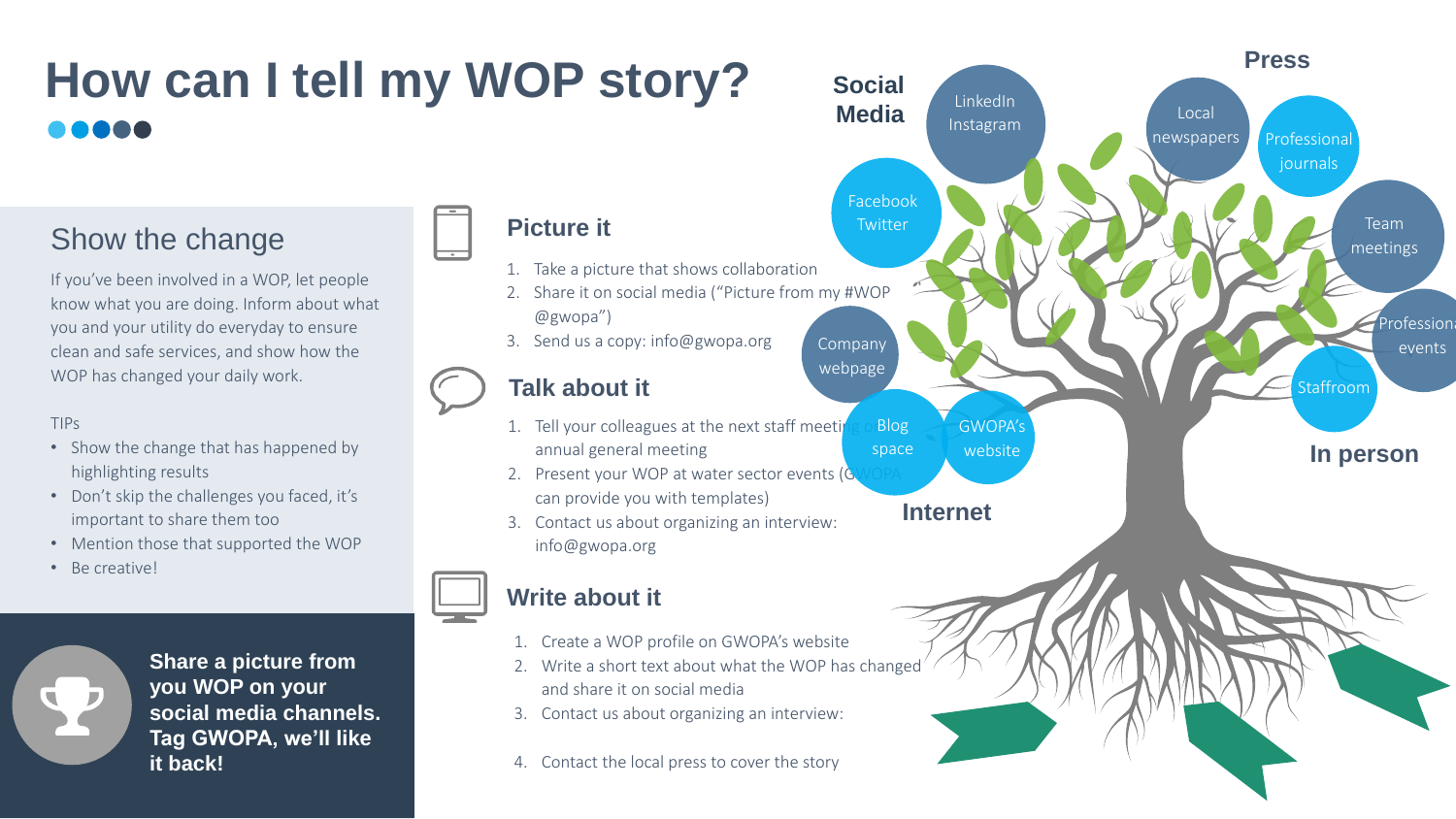# **What should I say about GWOPA?**  $\bullet\bullet\bullet\bullet\bullet$

Setting Standards

facilitate WOPs

Directly facilitating WOPs



**Communicating** 

Raising awareness of funding opportunities Increasing donor awareness

Accessing funds for WOPs

**Resource** 

**mobilization**

**Champion Action: Join the [Global WOPs Alliance t](http://gwopa.org/en/who-we-are)o find out more about ongoing WOPs and how to get involed.**



GWOPA is here to help, we can provide…